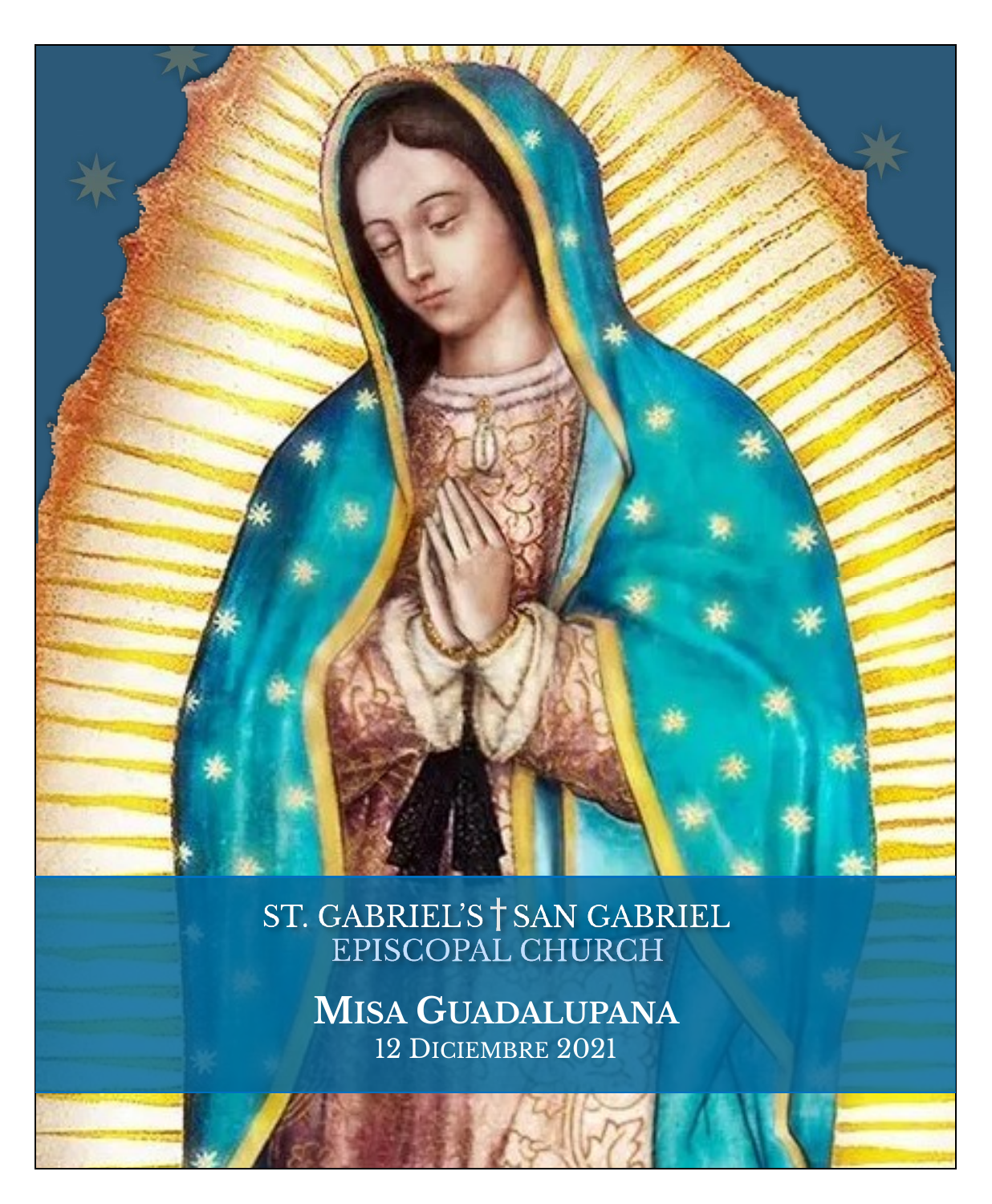# **FESTAL PROCESSION AND HOLY EUCHARIST IN HONOR OF OUR LADY OF GUADALUPE**

### **HYMN IN PROCESSION** LA GUADALUPANA

**From the heavens on a beautiful morning, la Guadalupana came down to Tepeyac. La Guadalupana came down to Tepeyac.**

**She joined her hands and prayed, her image was Mexican, she shared their features and demeanor. her image was Mexican, she shared their features and demeanor.**

**Her arrival, a moment of joy, brought light and harmony, light and harmony throughout the Anahuac. Light and harmony, light and harmony throughout the Anahuac.**

**As Juan Diego passed by the mountainside he heard a heavenly song. As he got closer, he heard that heavenly song. he heard a heavenly song. As he got closer, he heard that heavenly song.**

**'Juan Dieguito', our Lady called him, 'this hill I have chosen, this hill I have chosen to make my altar. This hill I have chosen, this hill I have chosen to make my altar.'**

**On his cloak, among images of painted roses she left her very own picture, her beloved image. Her beloved image, she left.**

**From that time on, every Mexican became Guadalupan being Guadalupan is essential. Being Guadalupan, being Guadalupan is essential.**

**WORDS** OF WELCOME *Vicar of St. Gabriel's* **~** *San Gabriel Episcopal Church*

**PRELUDE** GOOD MORNING, WHITE DOVE *Mariachi Ay Ay Ay*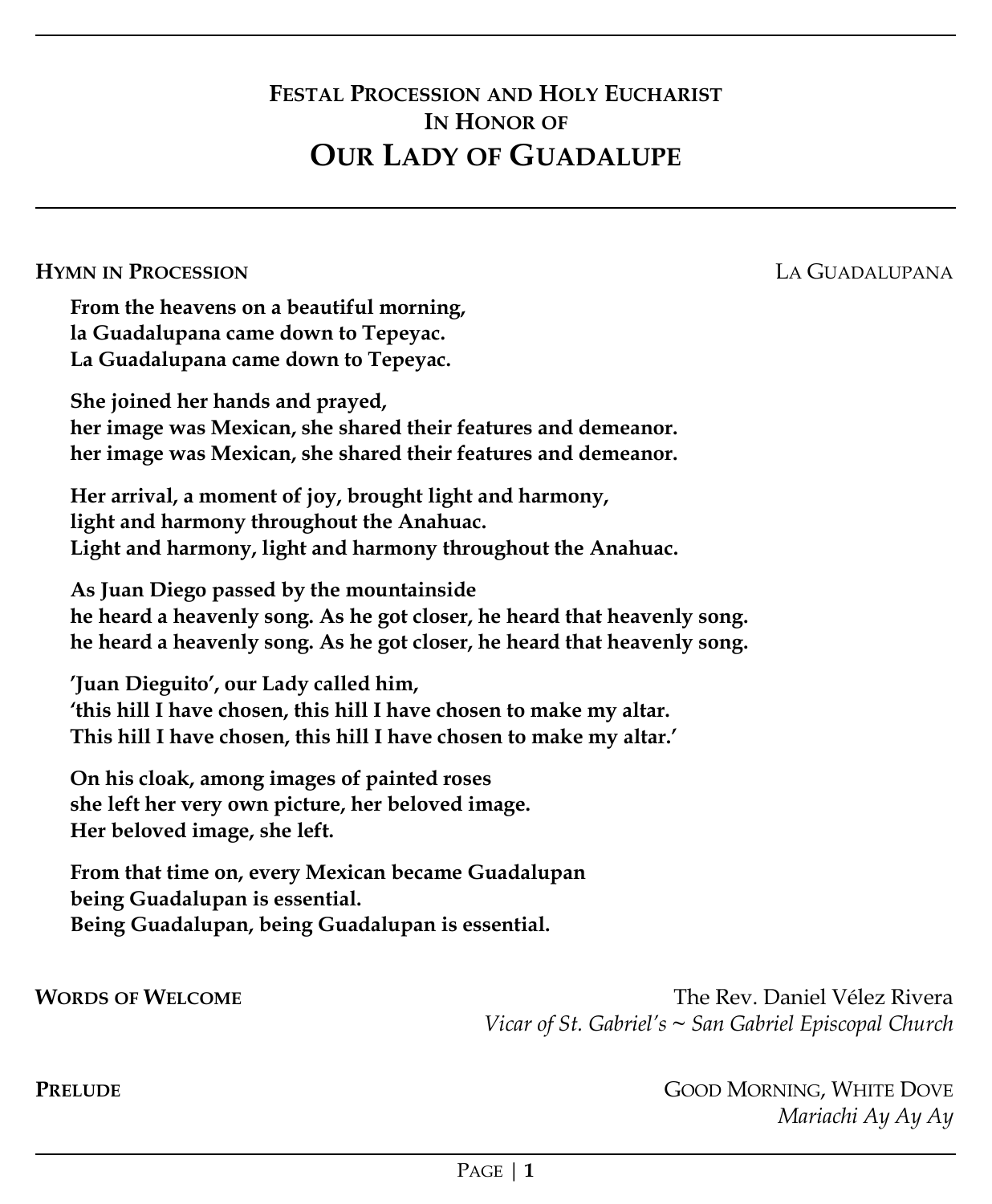# **THE LITURGY OF THE WORD**

Celebrant Blessed be God: **<sup>■</sup>** Father, Son, and Holy Spirit. *People* **And blessed be God's kingdom, now and for ever. Amen.**

## **THE GLORIA**

| Refrain                                                                    | Glory to God in the highest,<br>and peace to his people on earth.<br>Glory to God in the highest,<br>and peace to his people on earth. |         |
|----------------------------------------------------------------------------|----------------------------------------------------------------------------------------------------------------------------------------|---------|
|                                                                            | We worship you, we give you thanks,<br>we praise you for your glory.                                                                   | refrain |
| You are the Lamb who takes away the sin of the world:<br>have mercy on us; |                                                                                                                                        | refrain |
|                                                                            | For you alone are Holy, you alone are the most High<br>with the Holy Spirit, in the Glory of God the Father.                           |         |

**THE COLLECT OF THE DAY** *Read in unison, in the language of your choice*

*Celebrant* The Lord be with you. *People* **And with your spirit.** *Celebrant* Let us pray together

*People* **Blessed Virgin of Guadalupe, Mother of God: Blessed Lady and Mother of all. We stand before you in this holy Church, before the image that you left engraved on the garment of Juan Diego as a symbol of your loving kindness, grace, and mercy. Your tender words spoken to Juan Diego resonate with us: "My son, Juan Diego, beloved and delicate child." Blessed Lady and Mother, we give you thanks for going to God, to Juan Diego and to us your children. Holy Virgin of Guadalupe be present in our lives and bless the children of God and your children: through Jesus Christ our Lord, who lives and reigns with You and the Holy Spirit, one God, for ever and ever. Amen.**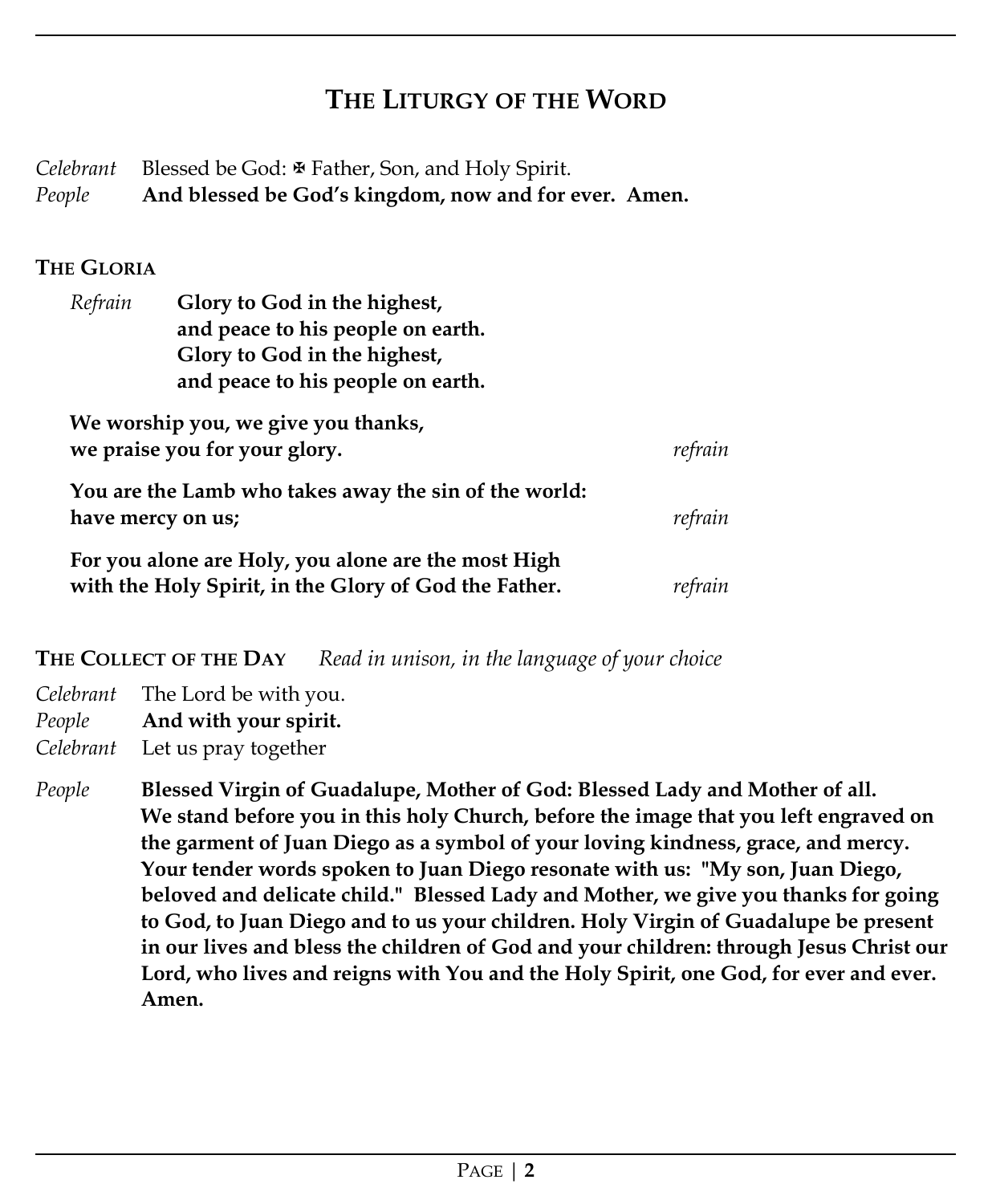# **THE READINGS**

*Please be seated*

## **FIRST READING** ADAPTED FROM THE NICAN MOPOHUA

*Lector/a* A reading from the story of Our Lady of Guadalupe and Juan Diego.

Juan Diego returned to the mountain and at the top he saw the Mother from heaven, at the very spot where she had appeared the first time. Seeing her, he fell to his knees and said, "Blessed Lady, the smallest of my daughters, my Child, I went to the Bishop, where you sent me, to fulfill your wish. I did not want to go, but I obeyed you. I saw him and shared your message; he received me graciously and listened attentively but I knew that he did not believe your command to build a temple on this mountain. I implore you Blessed Lady, that you send another messenger instead of me, someone known, respected, and esteemed. If we entrust your message to someone like that, the Bishop will surely believe. The Bishop does not believe me because I am a lesser man, small, and insignificant. You, my Lady, you send me to a place where I do not belong. Forgive me if I cause you great sorrow."

Our Lady replied: "Listen, my son, I understand what you are saying, but I need you to know that I can choose many servants and messengers, but I want you to do my bidding, I choose you. You are the one that I command to return tomorrow to the Bishop. Tell him once again who sends you. Say that it is my will that he build a temple in my honor. Tell him, that the ever Blessed Virgin Mary, mother of God, is the one who sends you."

Juan Diego answered: "My Lady, I do not wish to cause you any affliction. In no way will I cease to follow your wish, nor will my journey be shameful to me. I will go, I will fulfill your command; but I will not be heard with pleasure. If I am heard, perhaps I will not be believed. "Tomorrow afternoon, when the sun sets, I will come to hear the bishop´s response. I bid you farewell, until tomorrow, my Lady. May you rest until my return."

*Lector/a* Here ends the reading. *People* **Thanks be to God.**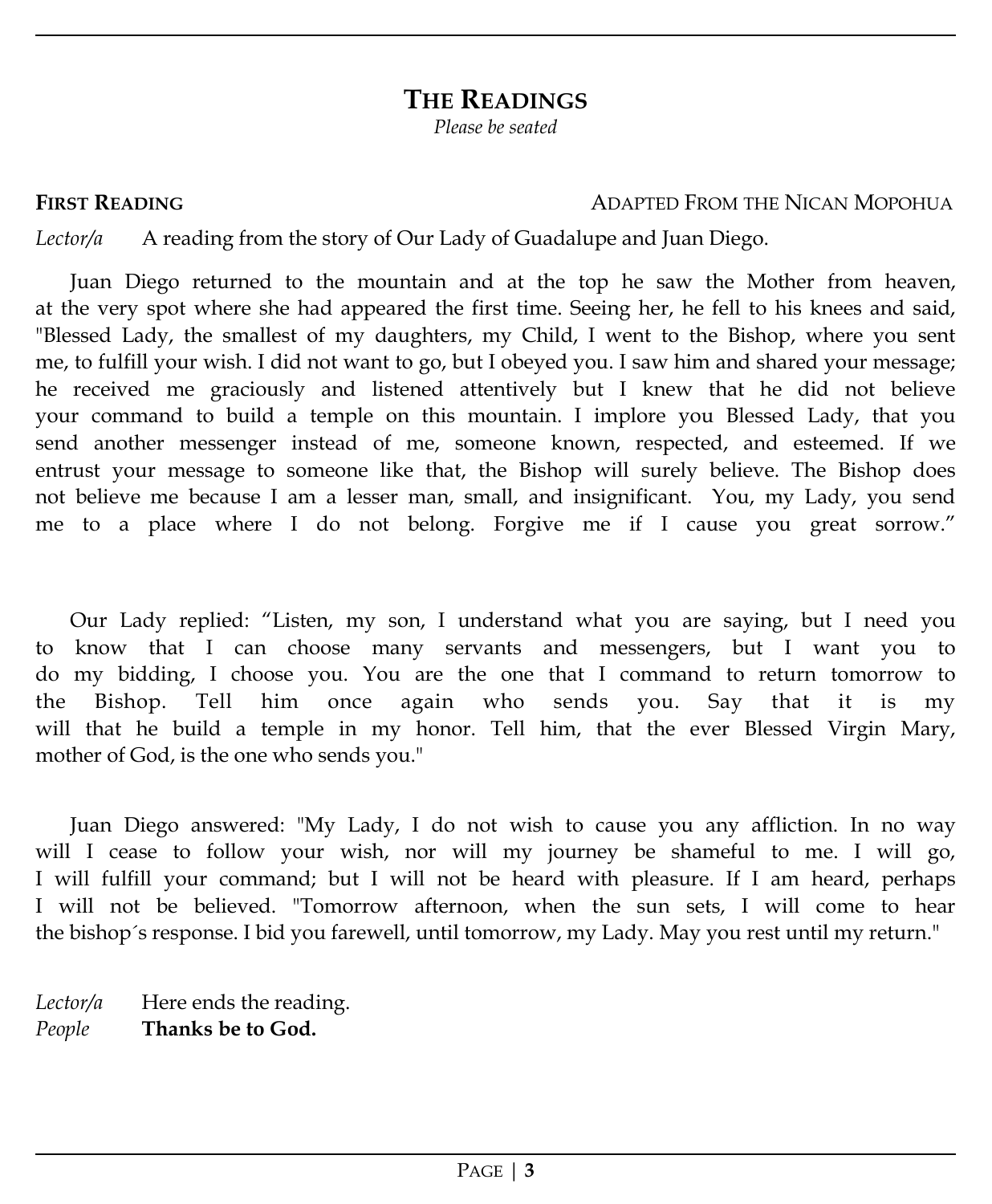| <b>PSALM 131</b> | Read in unison, in the language of your choice                                                                                               |                   |
|------------------|----------------------------------------------------------------------------------------------------------------------------------------------|-------------------|
|                  | 1 O Lord, my heart is not proud; *<br>I have no haughty looks.                                                                               |                   |
|                  | 2 I do not occupy myself with great matters, *<br>or with things that are too hard for me.                                                   |                   |
|                  | 3 But I still my soul and make it quiet, like a child upon its mother's breast; *<br>my soul is quieted within me.                           |                   |
|                  | 4 O Israel, wait upon the Lord, *<br>from this time forth for evermore.                                                                      |                   |
|                  | <b>CANTICLE OF MARY: THE MAGNIFICAT</b>                                                                                                      | ST. LUKE 1: 46-55 |
| Lector           | My soul proclaims the greatness of the Lord,<br>my spirit rejoices in God my Savior; *<br>for he has looked with favor on his lowly servant. |                   |
|                  | From this day all generations will call me blessed: *<br>the Almighty has done great things for me, and holy is his Name.                    |                   |
|                  | He has mercy on those who fear him*<br>in every generation.                                                                                  |                   |
|                  | He has shown the strength of his arm, *<br>he has scattered the proud in their conceit.                                                      |                   |
|                  | He has cast down the mighty from their thrones, *<br>and has lifted up the lowly.                                                            |                   |
|                  | He has filled the hungry with good things, *<br>and the rich he has sent away empty.                                                         |                   |
|                  | He has come to the help of his servant Israel, *<br>for he has remembered his promise of mercy,                                              |                   |
|                  | The promise he made to our fathers, *<br>to Abraham and his children for ever.                                                               |                   |
| Lector<br>People | Glory to the Father, and to the Son, and to the Holy Spirit: *<br>as it was in the beginning, is now, and will be for ever. Amen.            |                   |
|                  | Please stand if you are able for the Sequence Hymn<br>and the reading of the Gospel.                                                         |                   |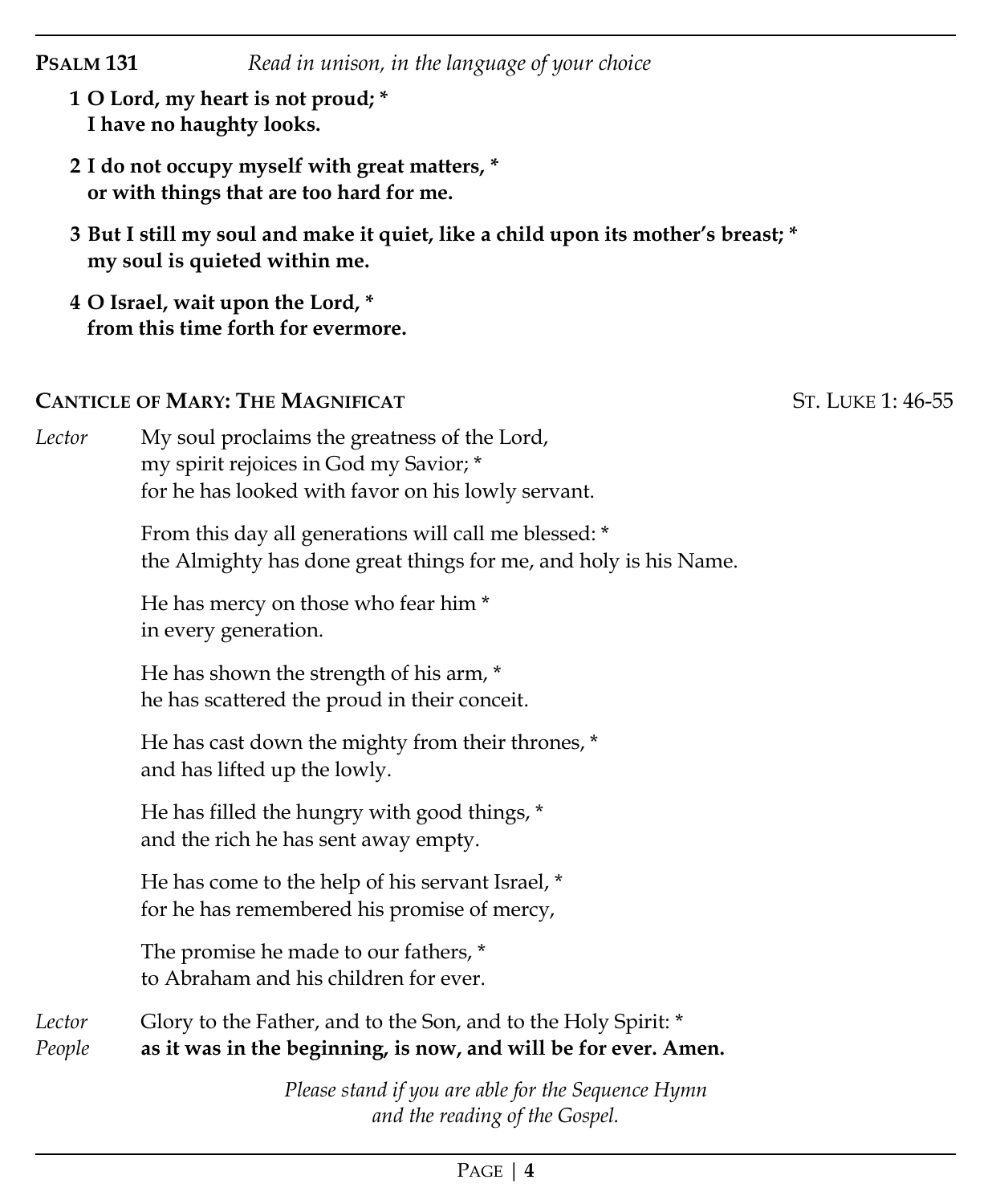# **SEQUENCE HYMN** ALLELUIA

# **THE HOLY GOSPEL** ST. LUKE 1:39-45

# *Deacon* The Holy Gospel of our Lord Jesus Christ according to Luke. *People* **Glory to you, Lord Christ!**

In those days Mary set out and went with haste to a Judean town in the hill country, where she entered the house of Zechariah and greeted Elizabeth. When Elizabeth heard Mary's greeting, the child leaped in her womb. And Elizabeth was filled with the Holy Spirit and exclaimed with a loud cry, "Blessed are you among women, and blessed is the fruit of your womb. And why has this happened to me, that the mother of my Lord comes to me? For as soon as I heard the sound of your greeting, the child in my womb leaped for joy. And blessed is she who believed that there would be a fulfillment of what was spoken to her by the Lord."

*Deacon* The Gospel of the Lord. *People* **Praise to you, Lord Christ.**

**SERMON** The Rev. Daniel Vélez Rivera *Vicar of St. Gabriel's***~***San Gabriel Episcopal Church*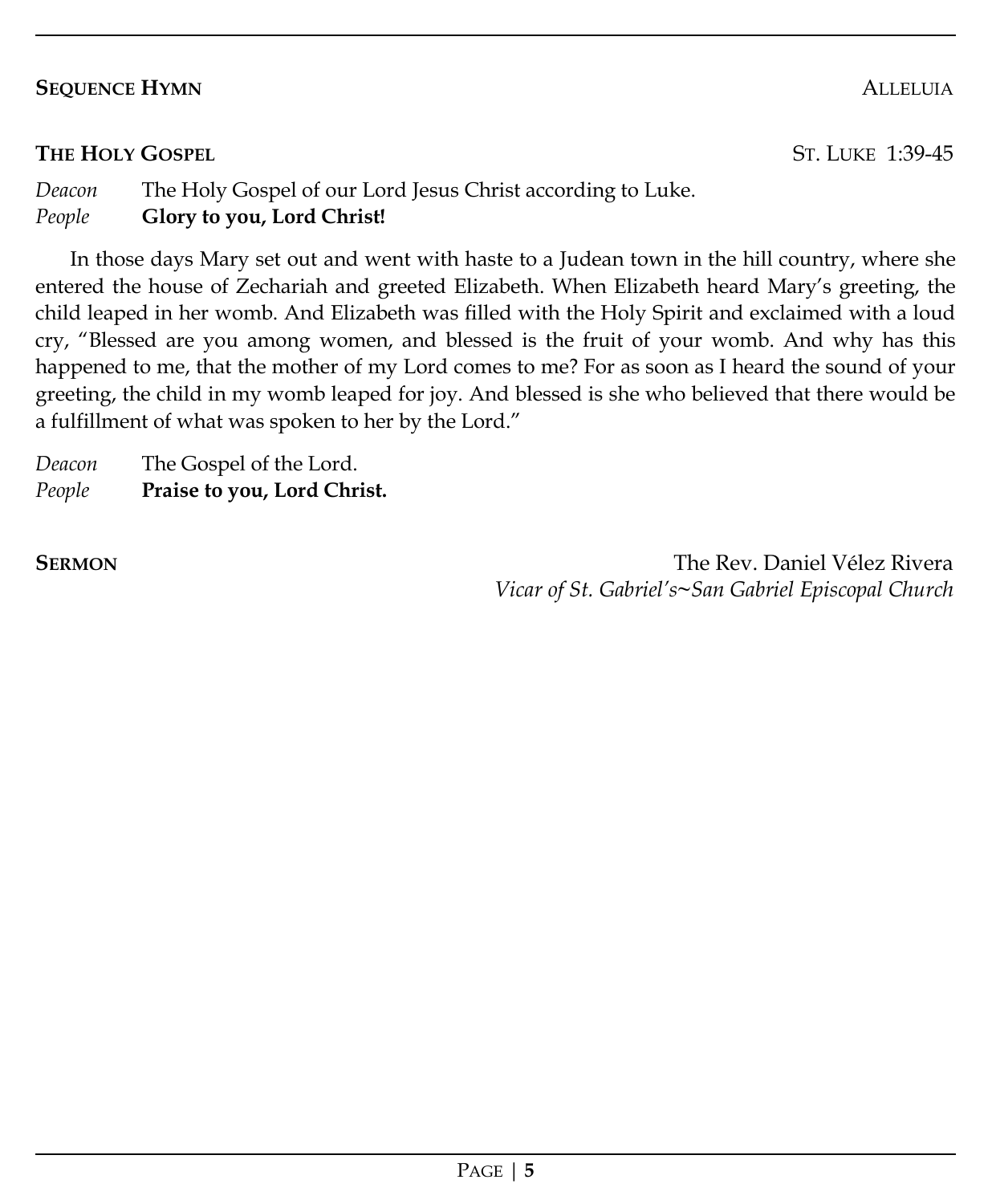**NICENE CREED** *Please stand if you are able*

**We believe in one God, the Father, the Almighty, maker of heaven and earth, of all that is, seen and unseen. We believe in one Lord, Jesus Christ, the only Son of God, eternally begotten of the Father, God from God, Light from Light, true God from true God, begotten, not made, of one Being with the Father. Through him all things were made. For us and for our salvation he came down from heaven: by the power of the Holy Spirit he became incarnate from the Virgin Mary, and was made man. For our sake he was crucified under Pontius Pilate; he suffered death and was buried. On the third day he rose again in accordance with the Scriptures; he ascended into heaven and is seated at the right hand of the Father. He will come again in glory to judge the living and the dead, and his kingdom will have no end. We believe in the Holy Spirit, the Lord, the giver of life, who proceeds from the Father and the Son. With the Father and the Son he is worshiped and glorified. He has spoken through the Prophets. We believe in one holy catholic and apostolic church. We acknowledge one baptism for the forgiveness of sins. We look for the resurrection of the dead,** 

**and the life of the world to come.** 

**Amen.**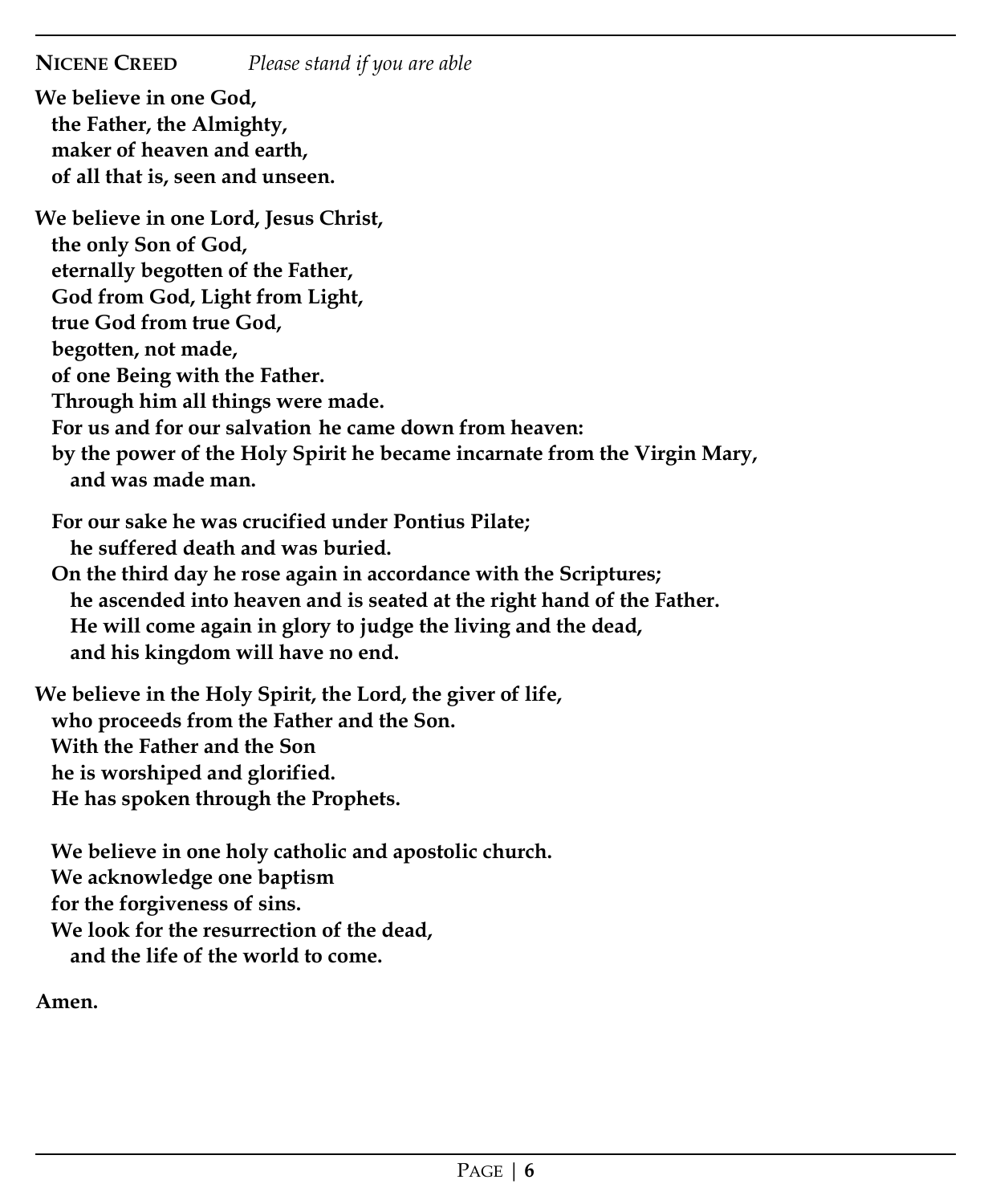# **PRAYERS OF THE PEOPLE**

*Lector* Let us pray for the Holy Church and for all of God´s creation. We give you thanks for the teachings of your Son's Mother, the Blessed Virgin of Guadalupe, a model of love, commitment, and courage. Blessed Mother guide us on our journey toward the lighted path of your Son, Jesus. Lord, in your mercy,

*People* **Hear our prayer.**

*Lector* Give us reverence for Mother Earth, so that we may use her resources rightly in the service of others, and to your honor and glory. Lord, in your mercy,

*People* **Hear our prayer.**

- *Lector* For our faith community, for this country, and for the world. We give you thanks for all who helped make possible the celebration of the Feast of Our Lady of Guadalupe. We pray for the Anglican Communion, our bishops, the clergy present, and for the faithful community present who celebrate our Blessed Mother. Lord, in your mercy,
- *People* **Hear our prayer.**
- *Lector* We pray for our children and youth, for the elderly, and the infirm, for the weak, the vulnerable and the poor, for the victims of violence—especially gun violence; that they may all receive your protection and blessings, and that our church may reflect the indiscriminate love of Our Lady of Guadalupe. Lord, in your mercy,

*People* **Hear our prayer.**

*Lector* We pray for the wellbeing of all people in this nation and the world; we pray for our elected officials. Help us to love one another as you love us, so that we may serve Christ in all people. We commend to you the immigrant and refugee community, and for those whom we find difficult to love.

Lord, in your mercy,

*People* **Hear our prayer.**

- *Lector* We ask you, Virgin of Guadalupe, to help us overcome our prejudices, discrimination, and hatred so that we may find peace as one body in Christ. Lord, in your mercy,
- *People* **Hear our prayer.**
- *Lector* Father, we commend to your mercy all who have died, that your will for them may be fulfilled. We pray that we may share with all the saints in your eternal kingdom.

Lord, in your mercy,

*People* **Hear our prayer.**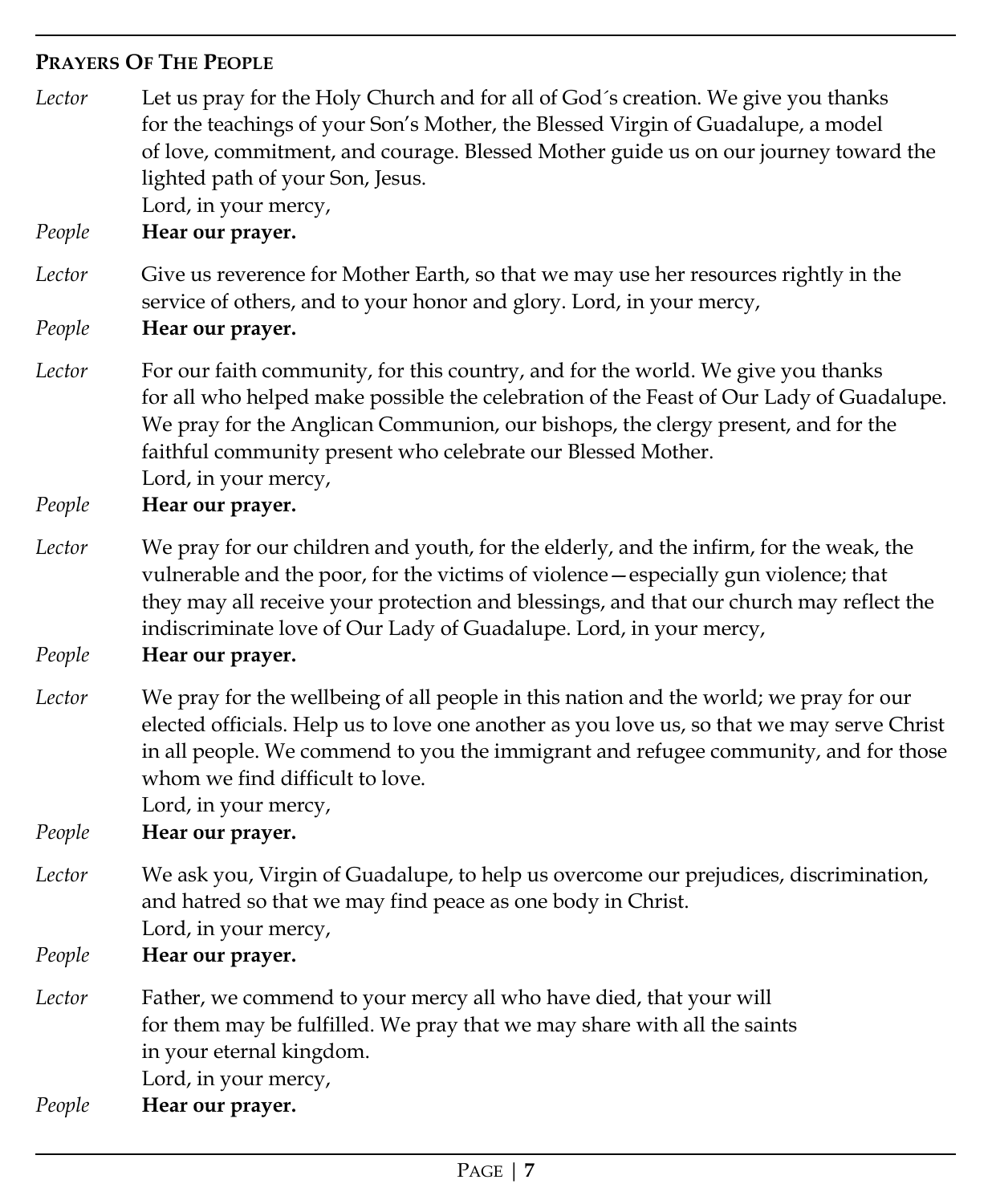*People* **God, grant me the serenity to accept the things we cannot change, courage to change the things we can, and wisdom to know the difference. Amen.**

## **CONFESSION OF SIN**

- *Deacon* Let us confess our sins against God and our neighbor.
- *People* **Most merciful God, we confess that we have sinned against you in thought, word, and deed, by what we have done, and by what we have left undone. We have not loved you with our whole heart; we have not loved our neighbors as ourselves. We are truly sorry and we humbly repent.**

**For the sake of your Son Jesus Christ, have mercy on us and forgive us; that we may delight in your will, and walk in your ways, to the glory of your Name. Amen.**

# **THE ABSOLUTION**

- *Celebrant* Almighty God have mercy on you,  $\mathbf{\Psi}$  forgive you all your sins through our Lord Jesus Christ, strengthen you in all goodness, and by the power of the Holy Spirit keep you in eternal life.
- *People* **Amen**.

# **THE PEACE**

*Celebrant* The peace of the Lord be always with you. *People* **And also with you.**

**Lamb of God, you take away the sins of the world, have mercy on us.**

**Lamb of God, you take away the sins of the world, have mercy on us.**

**Lamb of God, you take away the sins of the world, grant us your peace.**

**HYMN AT THE PEACE** LAMB OF GOD, GRANT US YOUR PEACE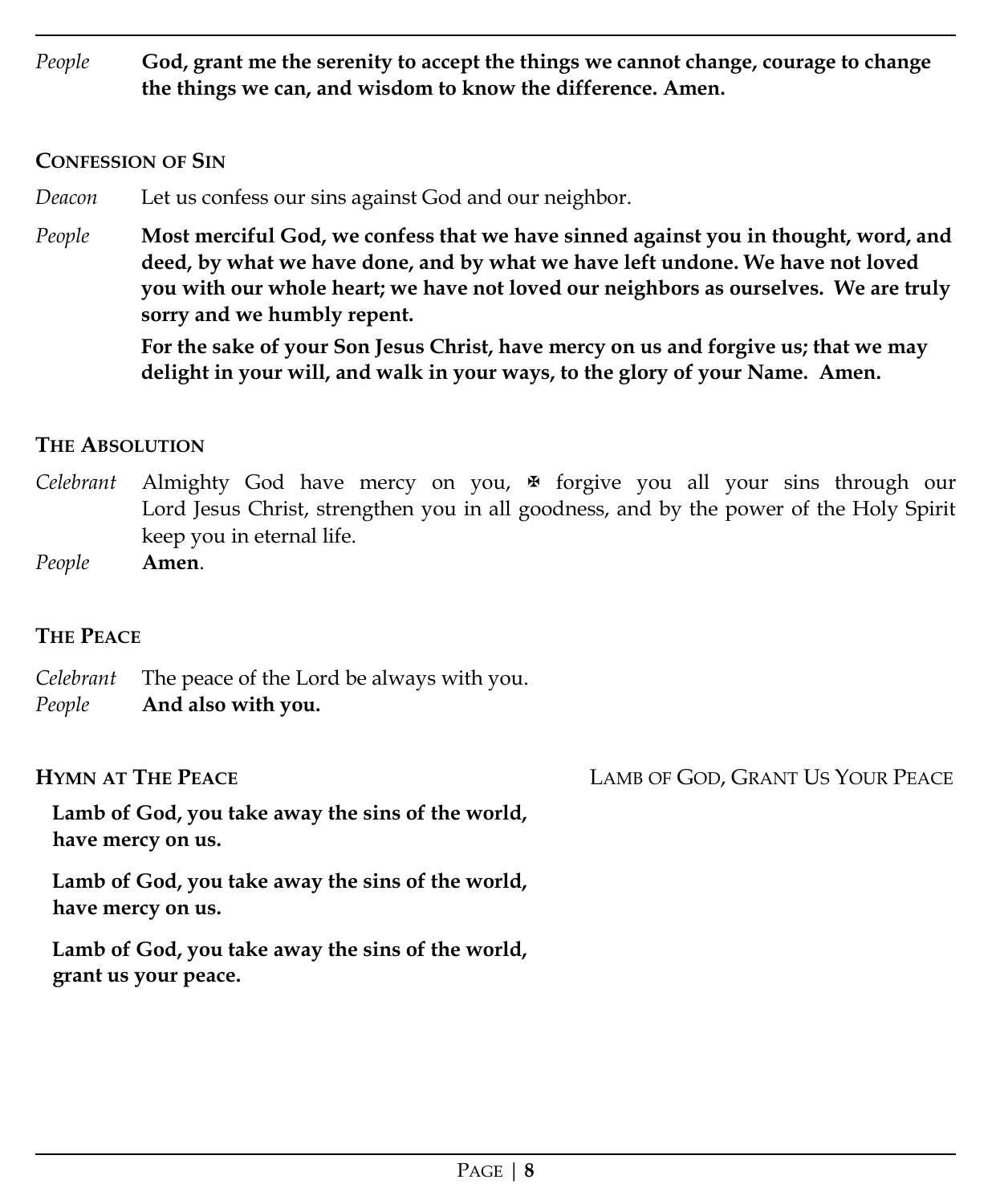# **THE HOLY EUCHARIST**

*Refrain* **We present the bread and wine Blessed are you Lord for ever.**

**Blessed are you Lord, for this bread that you give us, fruit of the earth, and for the hands of all laborers.** *refrain*

**Blessed are you Lord, for giving us wine, the fruit of the earth, and for the hands of all laborers.** *refrain* 

**To you, Virgin of Guadalupe, I offer you a song of courage, a song that all of Mexico gladly offers you.**

**And I want to repeat what you already know, that Mexico loves you, that we are never sad, because calling your name puts fire in our souls.**

**Your name is whispered and the world knows that you are our pride, that Mexico is yours, and that you hold the key.**

**Long live the Queen of the Mexican people, whose hands planted beautiful roses, and who held up our heads to see stars above.**

**You protect our land, our wonderful country, and you blessed it because on this land, you wanted a sanctuary, closer to heaven.**

**I know that from heaven you listen to my song, and that with love your mantle covers us, darling Virgin, you are a wonder.**

**PRESENTATION HYMN** MY RANCHERA VIRGIN

**My indigenous Virgin, my ranchera Virgin, you are our Queen; Mexico and its people are yours.**

**Long live the Queen of the Mexican people, whose hands planted beautiful roses, and held up our heads to see the stars above.**

**OFFERTORY HYMN** WE PRESENT THE BREAD AND WINE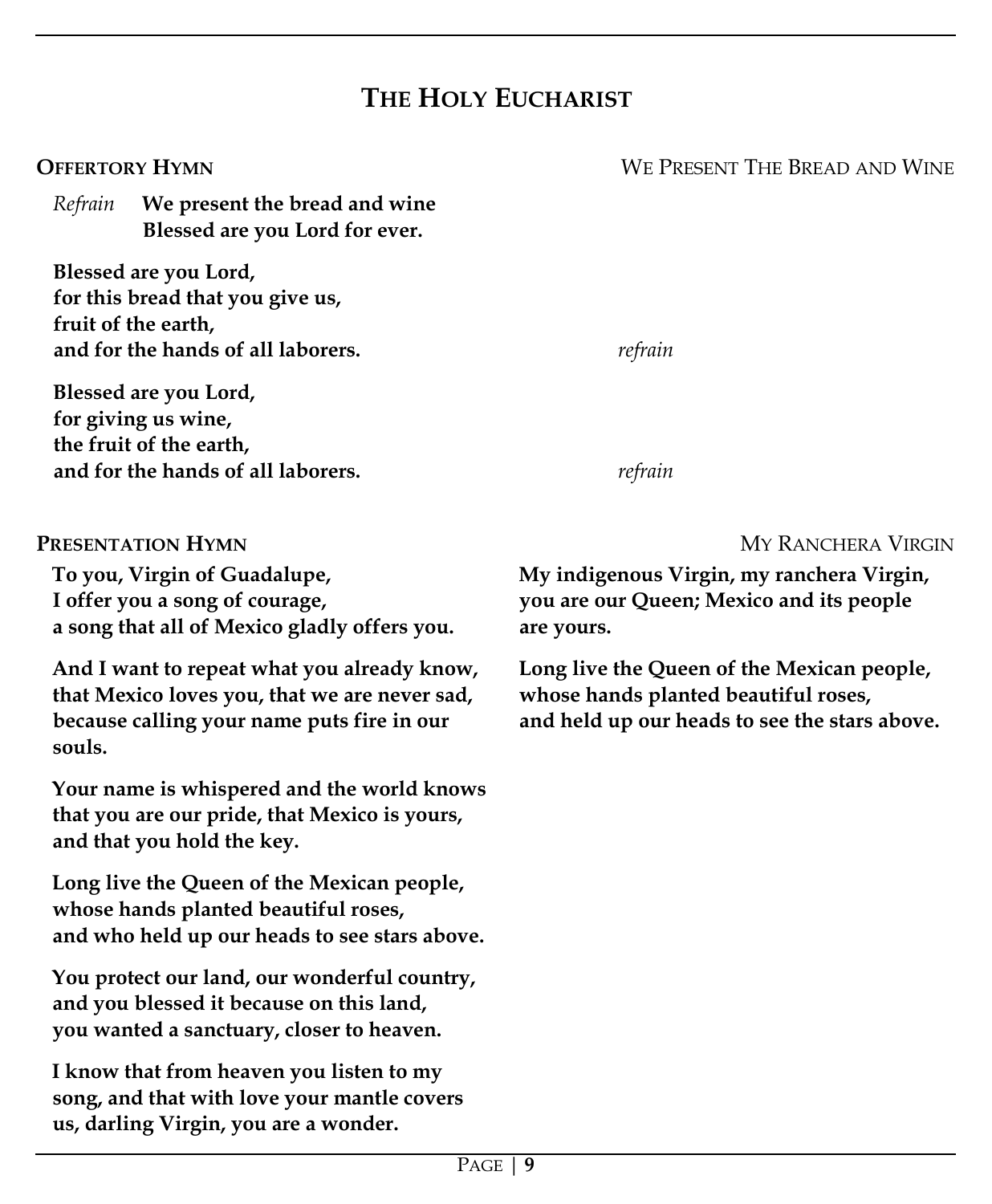# **THE GREAT THANKSGIVING**

# **AN IMMIGRANT´S EUCHARISTIC PRAYER**

|        | Celebrant The Lord be with you.<br>People And with your spirit. |  |  |  |
|--------|-----------------------------------------------------------------|--|--|--|
| People | Celebrant Lift up your hearts.<br>We lift them to the Lord.     |  |  |  |
|        | $\sigma$ is the set of the set of $\tau$                        |  |  |  |

### *Celebrant* Let us give thanks to the Lord our God. *People* **It is right to give God thanks and praise.**

It is right and just that we should worship you and always give you thanks good Lord, because you created Heaven with your mighty love and like a generous mother you entrusted us with the Earth when you birthed us into this home. You adorned the Earth with prairies and mountain ranges, with volcanoes and mighty rivers, with caressing islands, luxuriant jungles, and desolate deserts.

But we fell into sin and turned our backs to you. We took away what had been yours and fenced it in with barbed wire, we turned against one another and from the paradise you entrusted us, we created an infernal world of pain and misery. Millions of your children looked for hope in other lands.

But you didn't abandon those who abandoned you. You forgave us and loved us; the way that devoted parents do. In the best of times you sent us your very Son, Jesus, who emigrated from Heaven to Earth to live among us.

And so, we worship you with all the Angels and Archangels, our ancestors, and with all those who enjoy the kingdom that someday we too will join as we proclaim:

**Holy, Holy, Holy Lord, God of the universe. Holy, Holy, Holy Lord, God of the universe. Holy, Holy, Holy Lord, God of the universe. Heaven and earth are full of your Glory. Heaven and earth are full of your Glory. Hosanna, Hosanna, Hosanna in the highest. Hosanna, Hosanna, Hosanna in the highest.**

**Blessed is the One who comes in the name of the Lord. Hosanna, Hosanna, Hosanna in the highest. Hosanna, Hosanna, Hosanna in the highest.**

*The people may stand or kneel as able*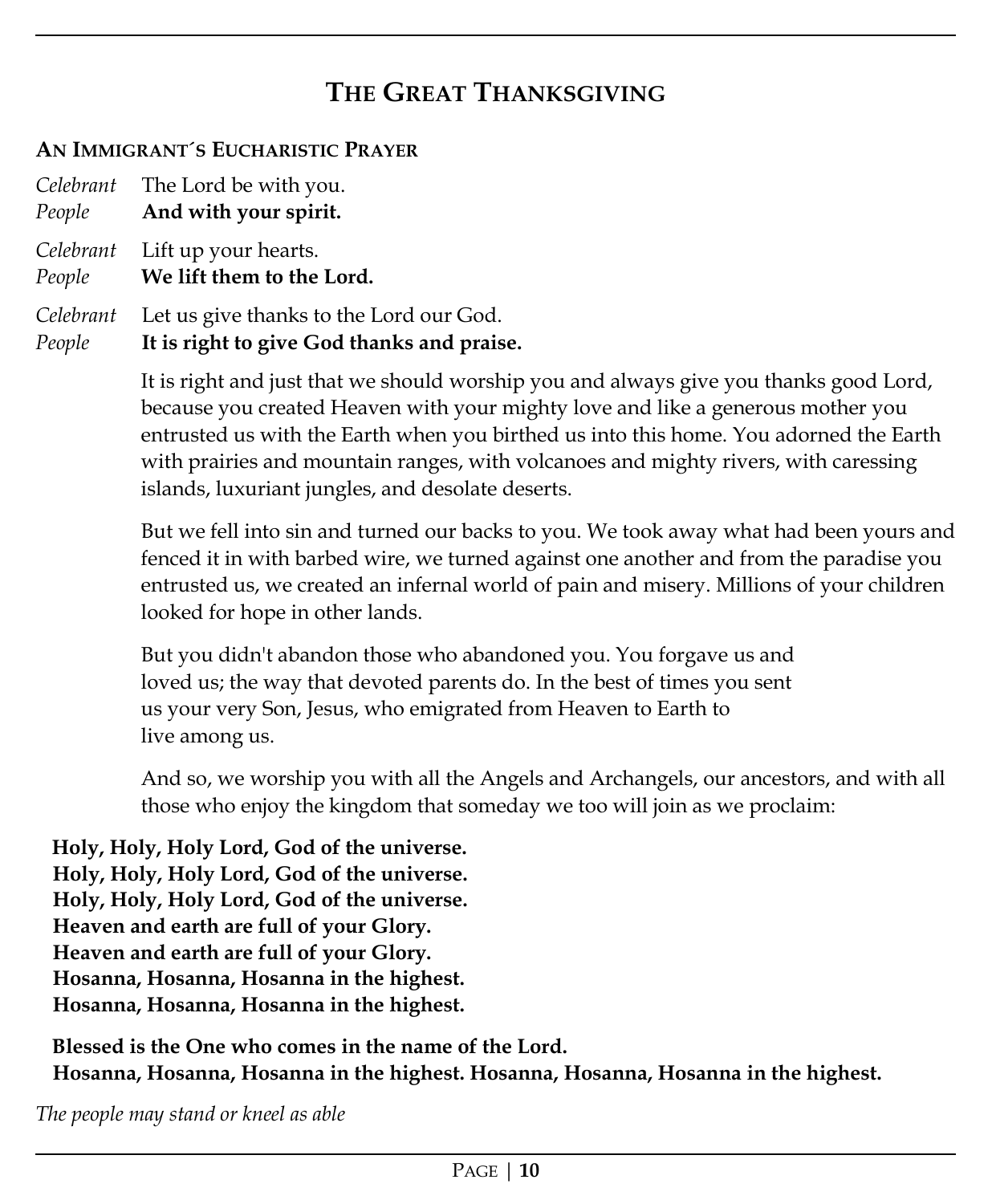Your Son Jesus Christ and our brother, an immigrant from Heaven and role model of immigrants, used his own hands to work the wood. He was poor like us, but he gave us the gift of your grace.

He walked on dusty paths to make your Word known to all, to proclaim forgiveness and amnesty, to announce to the poor the Good News of his liberation.

On the night that he washed the feet of his friends, the same night that he was betrayed and handed over to be tortured, our Lord and companion Jesus, took the bread into his Holy hands, raised his eyes to Heaven and blessed the bread. He broke it and shared it with his friends saying these divine words:

Take and eat, this is my Body given to you. Do this for the remembrance of me.

Then he took the cup into his Holy hands, raised his eyes to you God in Heaven, blessed the wine and shared it with his friends saying these divine words:

Friends, drink from this cup because it is the cup of a new alliance in my blood. Blood that was spilled for you and for the human family, for the forgiveness of sins. Each time that you drink it, do it for the remembrance of me.

Therefore, we proclaim the mystery of faith:

*People* **Christ died to give us life. Christ resurrected to make us free. Christ will come again to restore his Kingdom.**

# *The Celebrant continues*

Father and Mother of creation, at this memorial of amnesty and forgiveness we celebrate the wonder of your love. We offer you this bread and this wine: blessed by the Holy Spirit to become the body and blood of your Son, our companion; food and nourishment for people on their way. Bless us so that we can become the makers of your justice and the instruments of your peace in a torn world.

Unite us in the faith, hope and love of your Church as it lives in all the corners of the world. We pray for every member of the Church, for our bishops, priests, and deacons: May we be loyal heralds of your word and witnesses of your liberation.

Be compassionate toward those who suffer from loneliness and despair. Save the victims of hunger, homelessness, oppression, addictions, persecution, and those who live in terror of war or torture in prison.

We pray that we may all share in the hope of glory and be led one day to your Kingdom, where we will enjoy eternal rest and sing your praises. By Christ, and with Christ, and in Christ, in the unity of the Holy Spirit, all Glory and honor are yours Almighty God, now and forever.

*People* **AMEN**.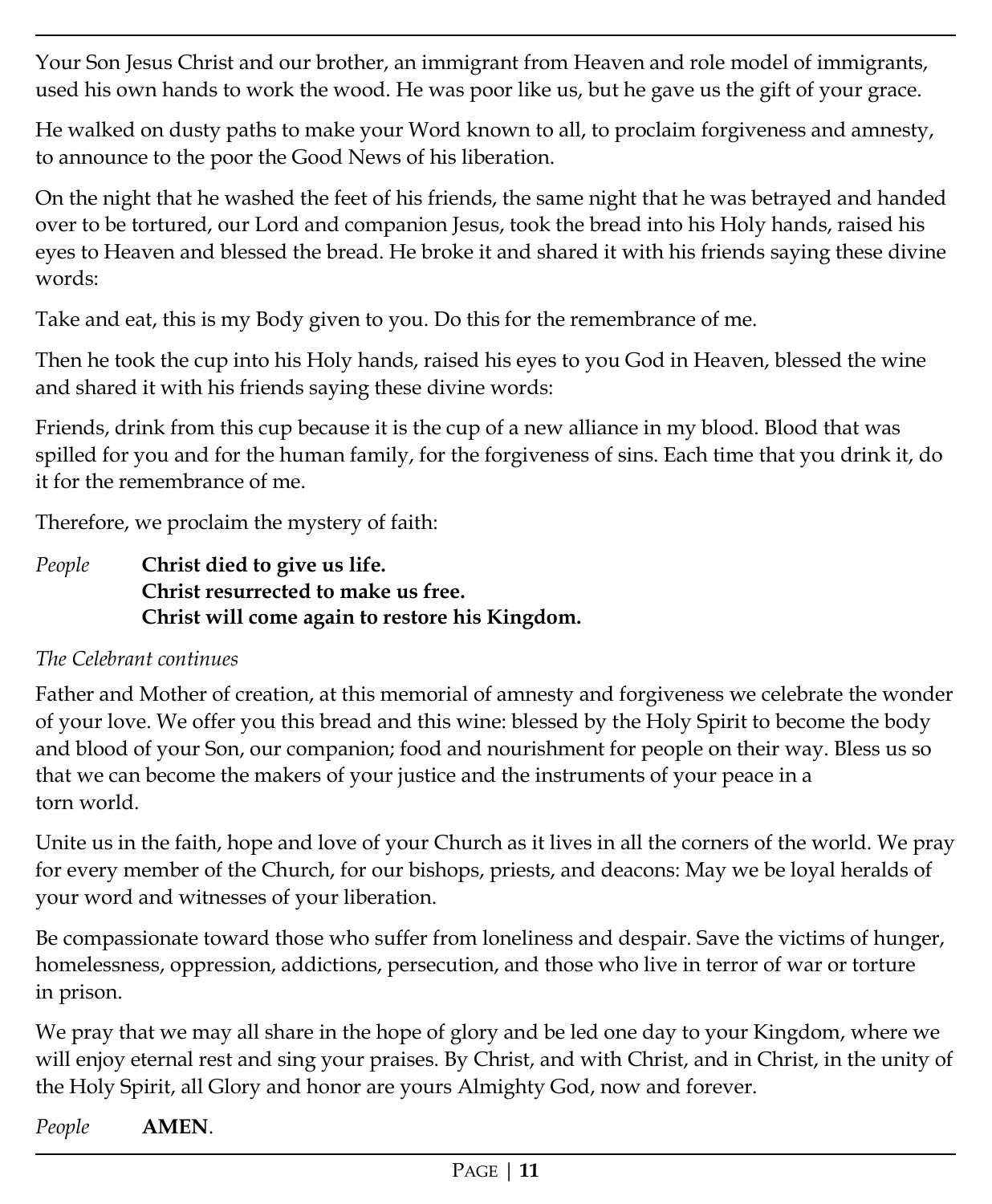**THE LORD'S PRAYER** *please stand as you are able Sung by the Mariachi Ay, Ay, Ay* 

> **Our Father, who art in heaven, hallowed be thy Name, thy kingdom come, thy will be done, on earth as it is in heaven. Give us this day our daily bread. And forgive us our trespasses, as we forgive those who trespass against us. And lead us not into temptation, but deliver us from evil. For thine is the kingdom, and the power, and the glory, for ever and ever. Amen.**

# **BREAKING OF THE BREAD**

*Celebrant* Alleluia! Christ our Passover is sacrificed for us. *People* **Therefore let us keep the feast! Alleluia!**

# **AGNUS DEI ~ LAMB OF GOD**

**Lamb of God** *(2x)* **that takes away the sins of the world, have mercy upon us.** *(2x)*

**Lamb of God** *(2x)* **that takes away the sins of the world, have mercy upon us.**  $(2x)$ 

**Lamb of God** *(2x)* **that takes away the sins of the world, grant us your peace.** *(2x)*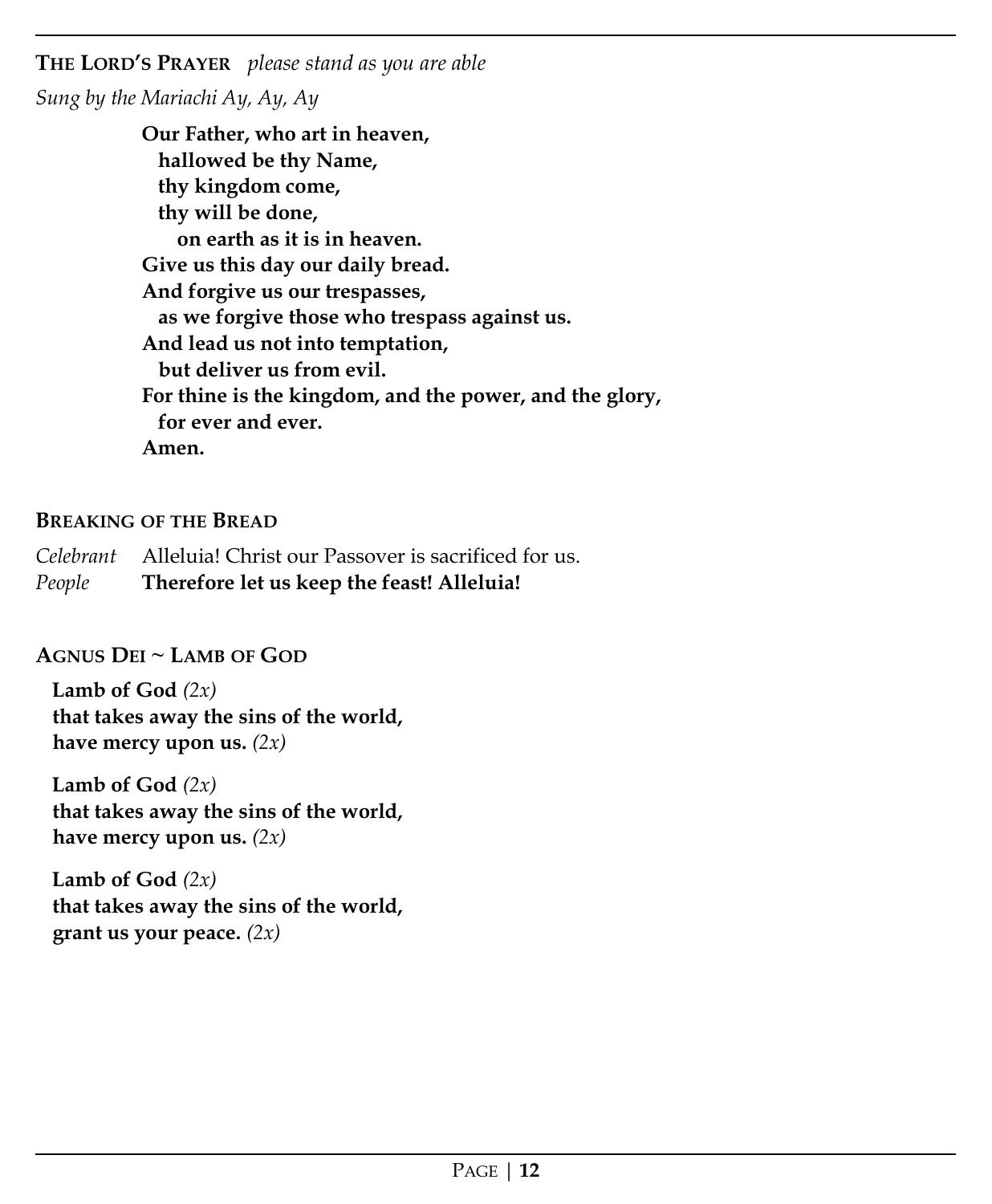# **WE WELCOME YOU TO THE TABLE OF THE LORD** *At Saint Gabriel's everyone is invited to be fed.*

*Every person baptized in any church is invited to receive Holy Communion. If you prefer to receive a blessing and not the sacrament today, come forward, crossing your arms over your chest as you approach the priest, and a blessing will be given in the name of God.* 

> *If it is more comfortable for you to receive the Eucharist at your seat, please raise your hand to notify one of the ushers.*

# **Hymn During Communion** and the community of the community of the community of the community of the community of the community of the community of the community of the community of the community of the community of the com

**You are our hope, in the image of a mother the Lord patiently commanded that you ask God for his wrath not to fall upon this sinful world.**

**Your love is so pure and beautiful, that humble people bow down at your feet, I dare not look into your eyes I feel unworthy before you.**

*Refrain* **How I wish, beloved and Blessed Virgin that my love become an offering, and so I offer you my love. Beloved, Queen of Heaven, wonderful light which always protects us.**

**Today, before your altar and in your presence, I give you my heart with prayers and promises for you to give to your Son the Lord.**

**You are the pride of the land, you chose Mexico as the home for the poor, to receive your love and your blessings.** *refrain*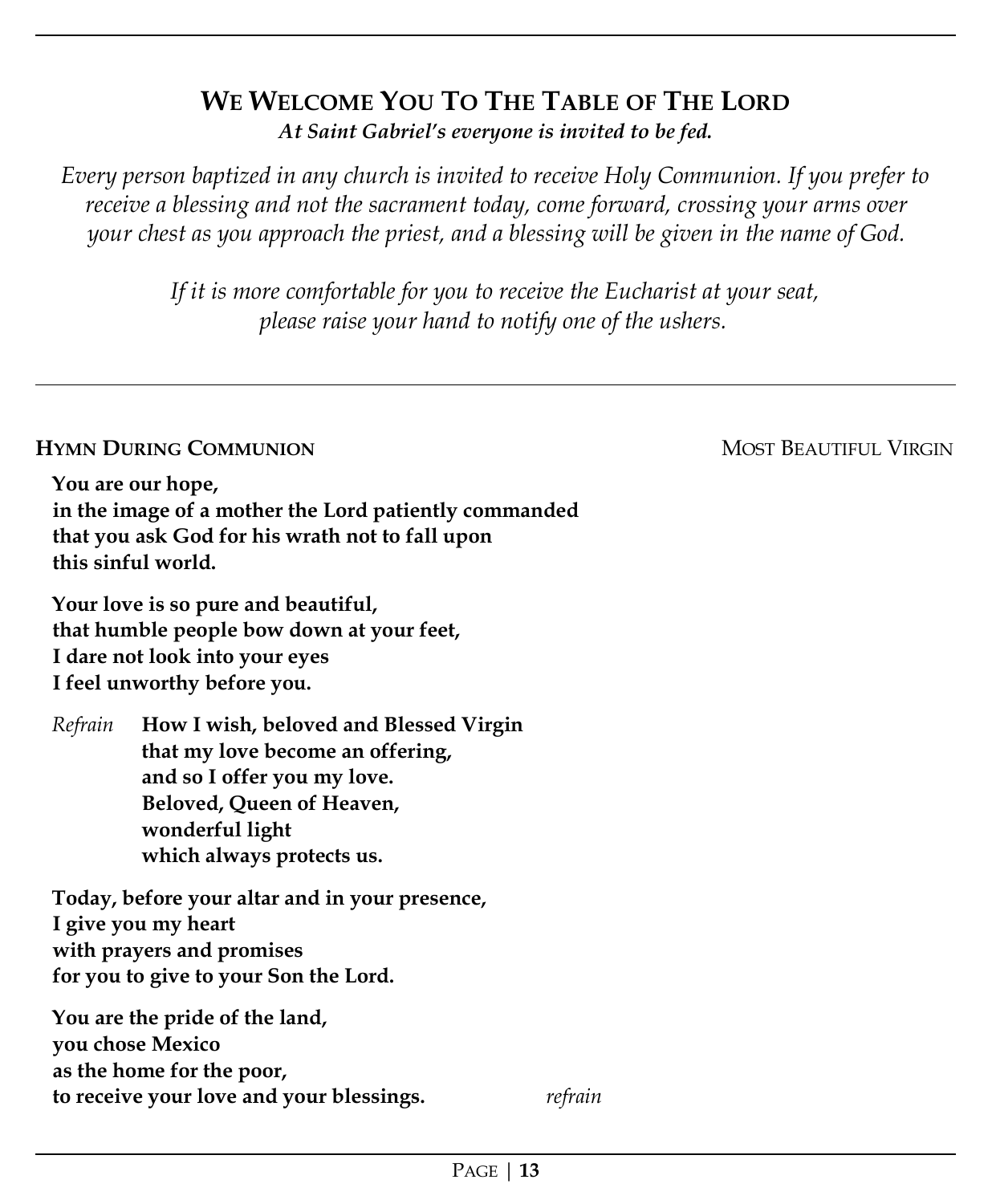# **HYMN DURING COMMUNION**

**With great pleasure we come and with great devotion to share what is deep in our heart. Today we all celebrate, even in the remotest parts of the world, as we pray for forgiveness to flourish and for resentments to be held at bay.**

**Virgin and Blessed Mother, you are the most precious star of all creation. Indigenous Virgin, Queen of Hope, today we sing the hymn for humility. You are like the earth, where faith is sown and from where goodness is reaped.**

**Here we come Blessed Mother with bodies more weary than the last time we spoke, but with such great love for you that can barely fit in our hearts because you give divine comfort and you light up the way. We give you thanks for always remaining faithful to the pilgrims on this life's journey.**

**Blessed Virgin I cannot leave without giving you a thousand words of thanksgiving and you know why. While I have you, let me pray for those who do justice even as they die of thirst.**

**Indigenous Virgin, Queen of Hope today we sing the hymn for humility. You are like the earth where our faith is sown and from where goodness is reaped.**

**HYMN DURING COMMUNION** ALEJANDRA

*Instrumental*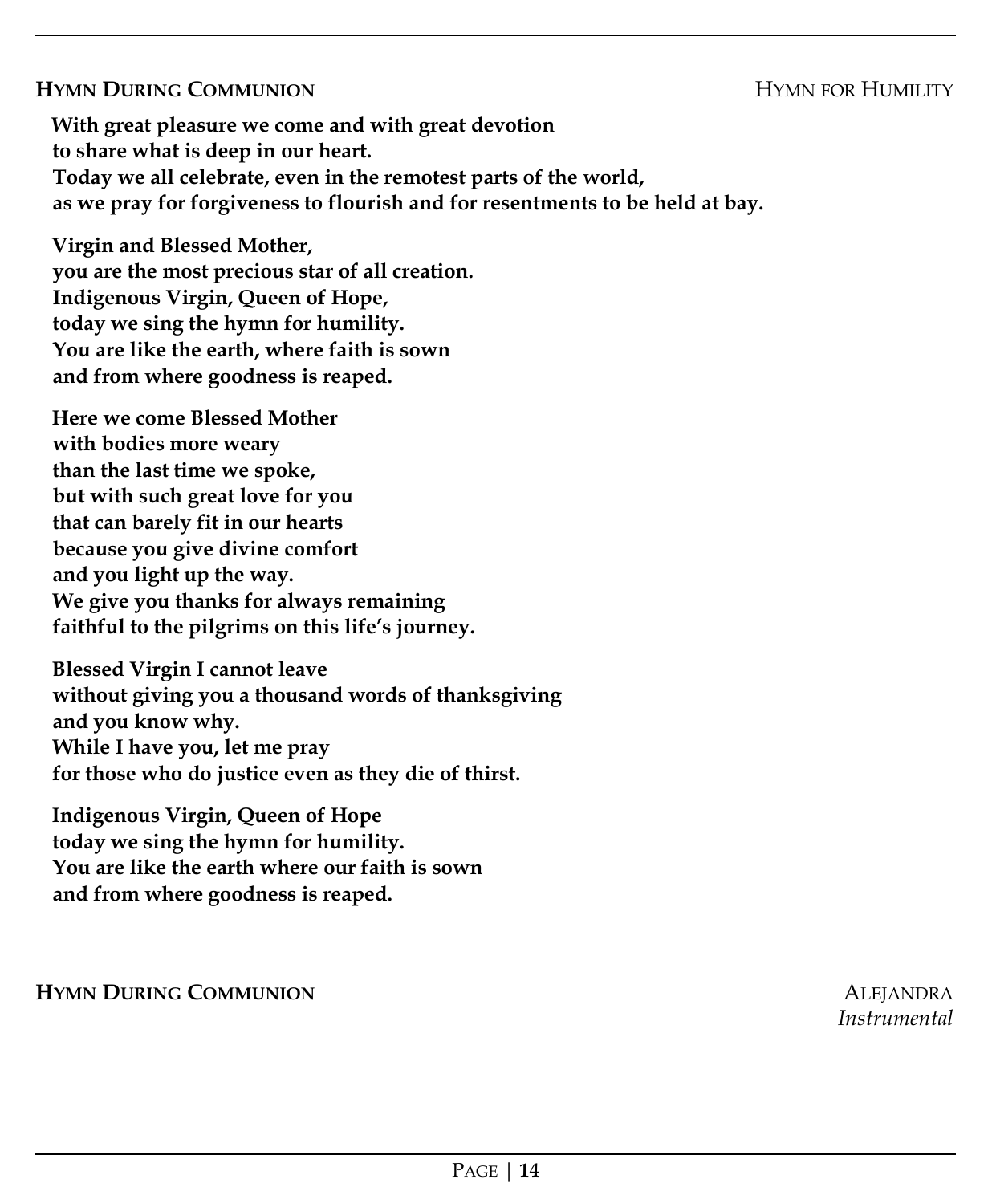## **HYMN DURING COMMUNION** FISHER OF MEN

**Lord, you have come to the lake shore looking neither for wealthy nor wise ones; you only asked me to follow humbly.**

| Refrain O Lord, with your eyes you have searched me, |  |
|------------------------------------------------------|--|
| and while smiling, have spoken my name;              |  |
| now my boat's left the shoreline behind;             |  |
| by your side I will seek other seas.                 |  |

| You know of all my possessions;<br>my boat carries no gold and no weapons;                                                    |         |
|-------------------------------------------------------------------------------------------------------------------------------|---------|
| there you will find my nets and my labor.                                                                                     | refrain |
| You need my hands, full of caring,<br>through my labors I'll give others rest,<br>and constant love that will keep on loving. | refrain |
| You, who have fished other oceans,                                                                                            |         |
| ever longed for by souls that are waiting,                                                                                    |         |
| my loving friend, so now you call me.                                                                                         |         |

# **PRAYERS AFTER COMMUNION** *Please stand if you are able*

*People* **Eternal God, heavenly Father, you have graciously accepted us as living members of your Son our Savior Jesus Christ, and you have fed us with spiritual food in the Sacrament of his Body and Blood. Send us now into the world in peace, and grant us strength and courage to love and serve you with gladness and singleness of heart; through Christ our Lord. Amen.**

> **Blessed Virgin of Guadalupe, Mother and Queen of the Americas, we humbly come before your Holy image. To you we offer prayers of hope, dearest Mother and intercessor. In you we put our hope. You give life and you give comfort. We cannot have fear under your protective shadow as we sit in your maternal lap. Help us in our earthly pilgrimage and intercede for us before your Divine Son at the moment of death, so that we may reach eternal life. Amen.**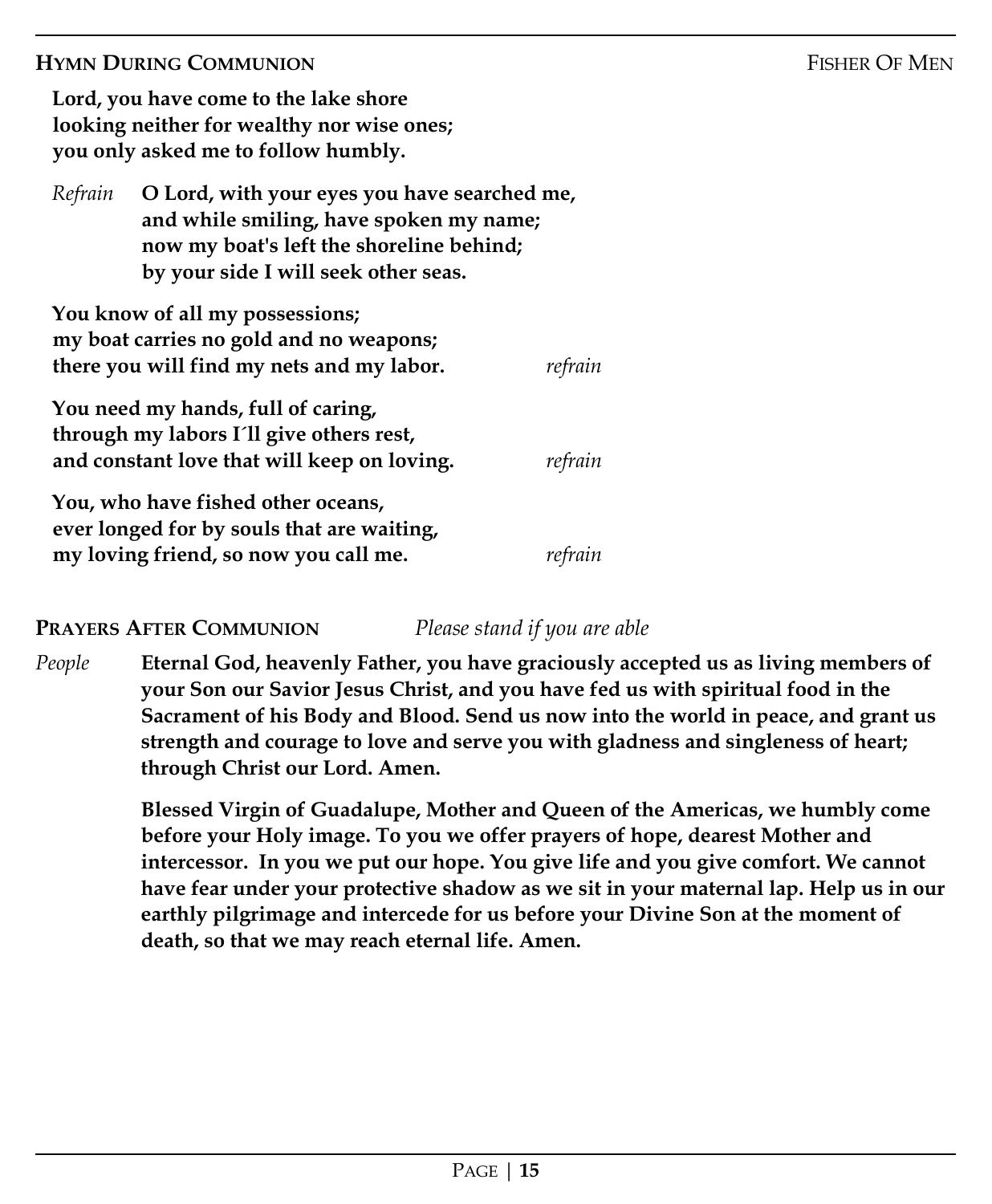# **TRIBUTE TO OUR LADY OF GUADALUPE** LAS MAÑANITAS

**These are the words that King David sang. Today is your saint day and we honor you with song.**

**Awake my dearest, awake, look, the dawn has come! The birds join in song as the moon sets above us.**

**How beautiful this morning in which I bring you my greeting. We all come proclaiming with joy and pleasure to give you our best wishes!**

**On the day that you were born, the flowers were also born, and at the baptismal font the nightingales joined in song.**

**The dawn is about to come, and the light of day is upon us. Get up from your bed, and see what the dawn has brought.**

# **FOLKLORIC AZTEC DANCE TO OUR LADY OF GUADALUPE** IRENE SAUCEDO DANCE GROUP

# **THE BLESSING**

*Celebrant* The blessing of God Almighty: the Father, the Son, and the Holy Spirit, be upon you and remain with you for ever.

*People* **Amen.**

# **THE DISMISSAL**

- *Deacon* Let us go forth into the world proclaiming the name of Christ with love, and with the power of the Holy Spirit. Alleluia, Alleluia!
- *People* **Thanks be to God. Alleluia, Alleluia!**

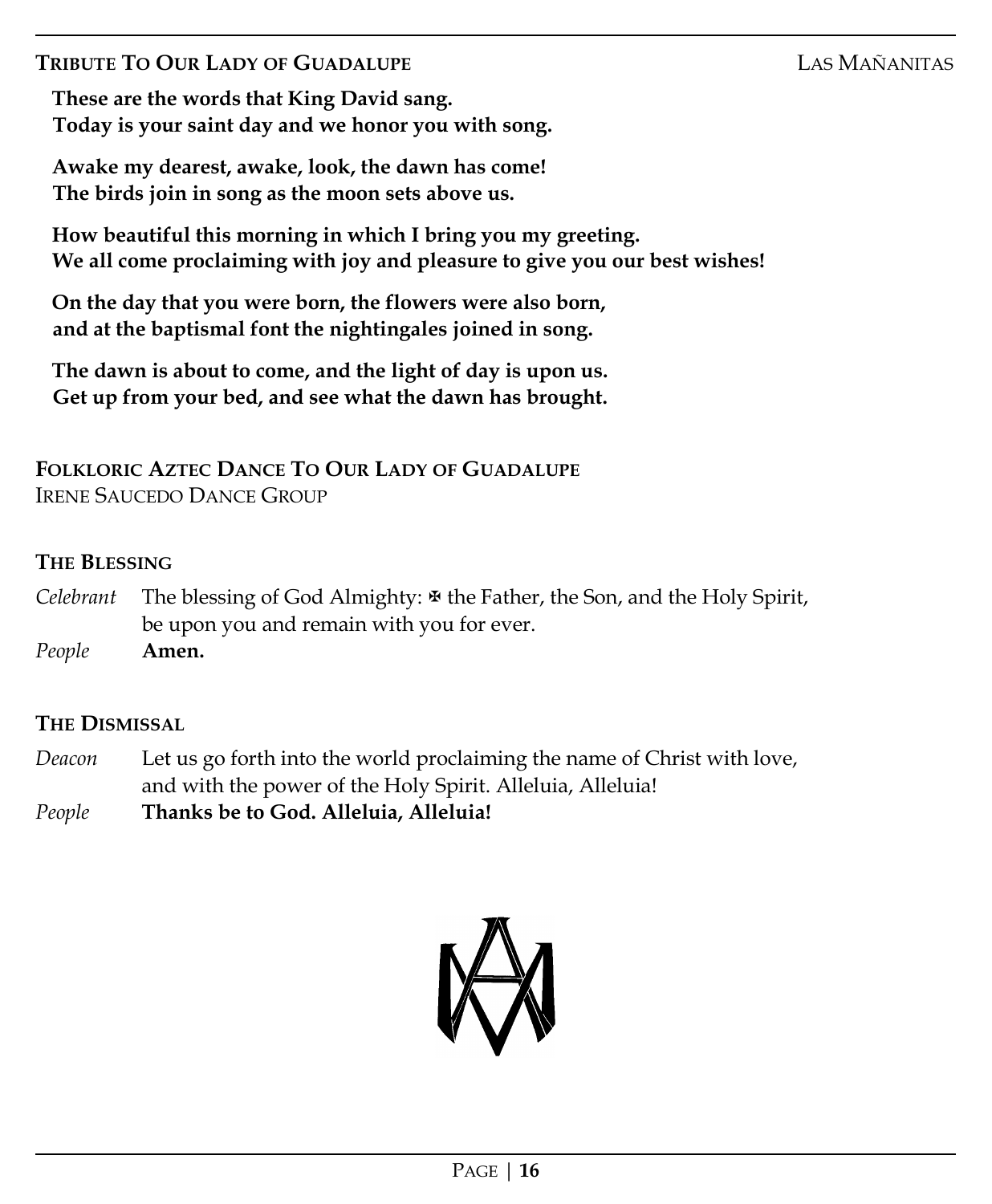# **BLESSINGS AND THANK YOU FOR ATTENDING SAINT GABRIEL´S FEAST OF OUR LADY OF GUADALUPE!**

# **ADVENT AND CHRISTMAS SERVICES**

**ADVENT EUCHARIST MORNING MASS** SATURDAY, DECEMBER 18TH AT 6AM

An early morning Eucharist service *St. Gabriel´s @ St. James', 14 Cornwall Street NW Leesburg, VA*

> **CHRISTMAS EVE** FRIDAY, DECEMBER 24TH, 2021 AT 5PM

Christmas Eve Service in English with Holy Eucharist and Musical Prelude *Belmont Ridge Middle School, 19045 Upper Belmont Place, Leesburg, VA*

# **CHRISTMAS DAY**

SATURDAY, DECEMBER 25TH AT 1PM

Christmas Day Service in Spanish with Holy Eucharist and Holy Baptism *St. Gabriel's @ St. James´, 14 Cornwall Street NW, Leesburg, VA* 

> **THE FIRST SUNDAY AFTER CHRISTMAS** SUNDAY, DECEMBER 26TH

Service of Lessons and Carols in English *10am at Belmont Ridge Middle School*

Service of Lessons and Carols in Spanish *3pm at St. Gabriel's @ St. James', 14 Cornwall Street NW Leesburg, VA* 

# **WE INVITE YOU TO MAKE ST. GABRIEL'S YOUR SPIRITUAL HOME**

**10AM SUNDAY MASS IN ENGLISH** BELMONT RIDGE MIDDLE SCHOOL

# **3PM MISA DOMINICAL EN ESPAÑOL** SAN GABRIEL @ ST. JAMES'